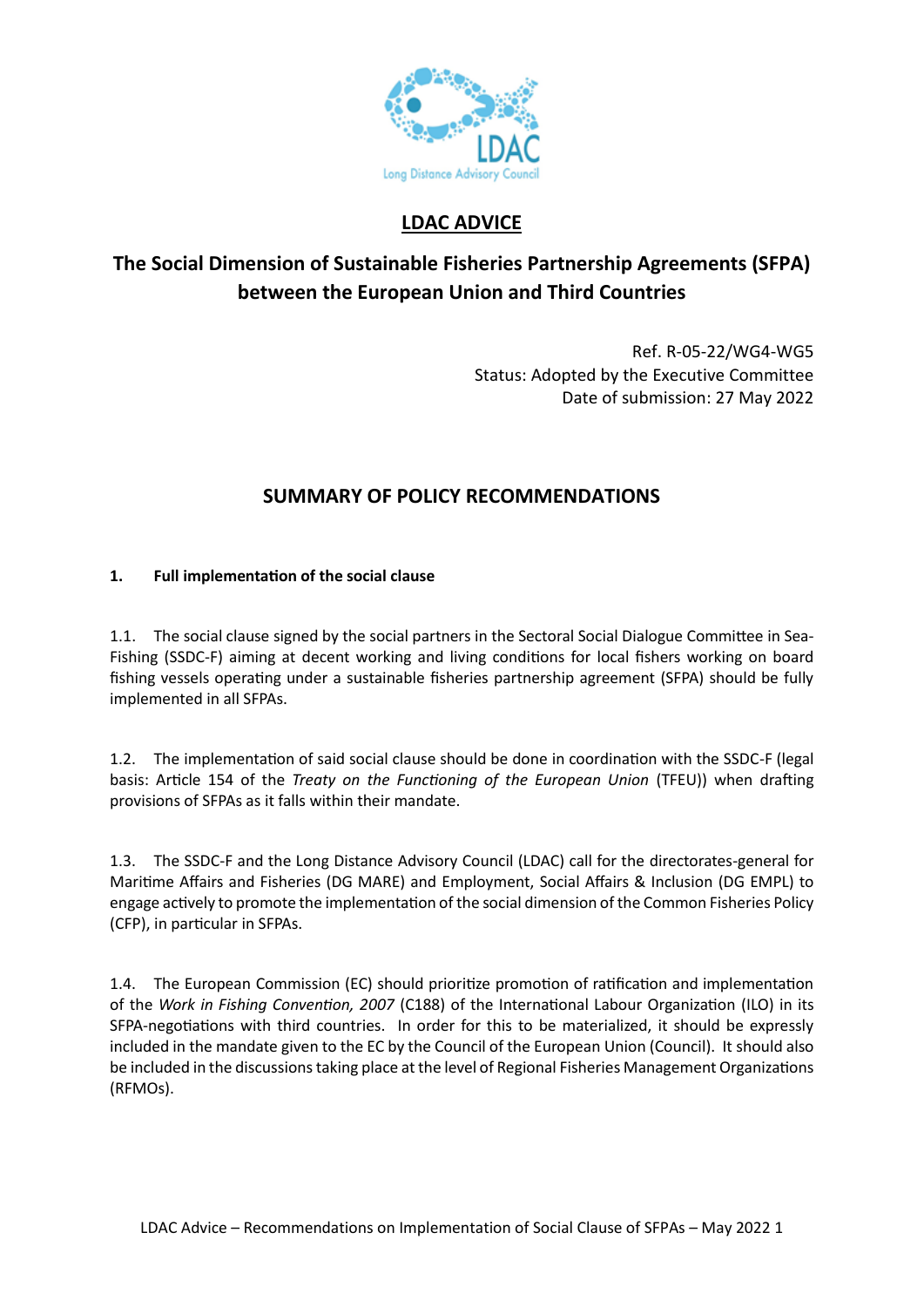

#### **2. Minimum standards for work in fishing under SFPAs**

2.1. DG MARE is encouraged to bring forward policy recommendations drawn from the results of the SSDC-F ongoing project *Pillars of the Sea (e.g.,* study on training and certification of fishers<sup>1</sup> and guidelines on decent recruitment of migrant fishers*<sup>2</sup>* ).

2.2. The LDAC strongly insists that flag State duties under and based on Article 94 of the *United*  Nations Convention on the Law of the Sea (UNCLOS)<sup>3</sup> shall be respected under SFPAs at all times. The role of a coastal State should be limited to reporting to the flag State if it has clear grounds to believe that proper jurisdiction and control with respect to a fishing vessel have not been exercised, stating the facts (UNCLOS, Article 94, par 6). However, if a coastal State has ratified and implemented any or all of the international conventions concerning safety at sea in fishing that are in force (*e.g.,* the *International Convention on Training, Certification and Watchkeeping for Fishing Vessel Personnel, 1995* (STCW-F) of the International Maritime Organization (IMO) and C188) it may of course exercise port State control in compliance with the convention concerned if a fishing vessel enters into one of its ports.

2.3. Before the Committee on Fisheries of the European Parliament (EP PECH), DG MARE's director in charge of, *inter alia*, social affairs, Mrs Lena Andersson Pench, recently announced that a review report on the state of implementation of Directive (EU) 2017/159, that implements parts of C188 in the Union's *acquis*, would be published soon. This would allow the development of an EU 'balance sheet' or working plan on the level of implementation of the directive in national law. The LDAC requests to receive the report and will decide on the next steps based on the results of the review that concern the external dimension of the CFP.

2.4. In line with the IMO Declaration signed in Torremolinos in October 2019 on safety and labour standards in the fishing sector, further efforts should be made to facilitate the entry into force of the IMO *Cape Town Agreement of 2012 on the Implementation of the Provisions of the 1993 Protocol relating to the Torremolinos International Convention for the Safety of Fishing Vessels* (Cape Town Agreement).

The agreement shall enter into force 12 months after the date on which not less than 22 States, the aggregate number of whose fishing vessels of 24 m in length and over operating on the high seas is not less than 3,600, have expressed their consent to be bound by it. Neither the Torremolinos International Convention for the Safety of Fishing Vessels, 1977 (SFV), nor the 1993 Protocol to SFV, nor the 2012 Cape Town Agreement gives a definition of the term 'high seas'. Under UNCLOS the term should be understood as: "all parts of the sea that are not included in the exclusive economic zone, in the territorial sea or in the internal waters of a State, or in the archipelagic waters of an archipelagic State" (see Article 86 of UNCLOS).

<sup>1.</sup> https://europeche.chil.me/attachment/1f32df42-8bb8-4ecf-979e-2081d2b39bd1

<sup>2.</sup> DG EMPL Call SOCPL-2021-SOC-DIALOG. Pillar 1: Guidelines for the vessel owners on decent recruitment of migrant fishers, including model contracts, to reduce their vulnerability and contribute to prevent situations such as precarious conditions or labour abuse, particularly of non-EEA fishers employed via recruitment agencies;

<sup>3.</sup> <https://maifa.org/resolution/resolutions/UNCLOS%2094.htm>

LDAC Advice – Recommendations on Implementation of Social Clause of SFPAs – May 2022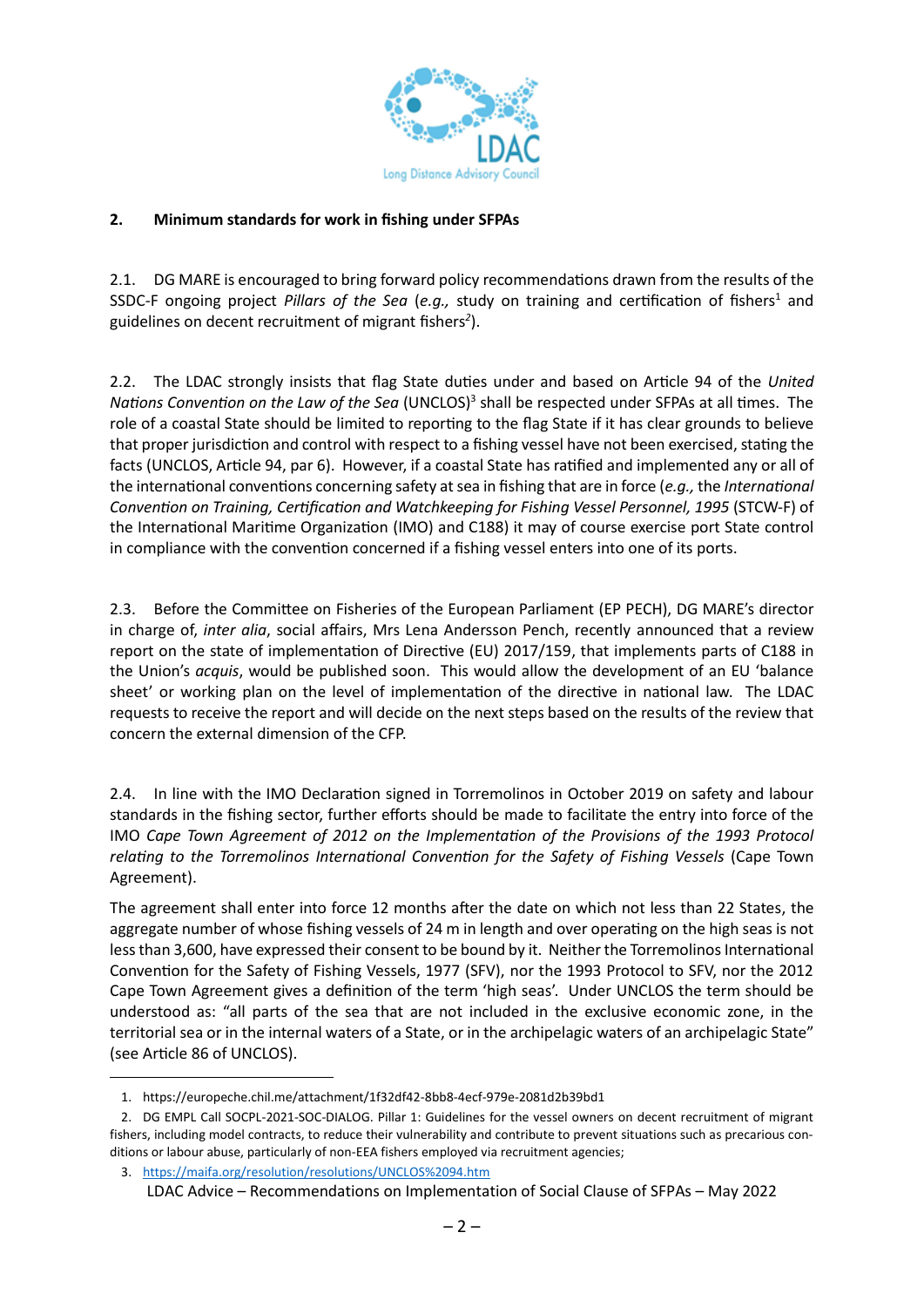

Despite the October 2019 Declaration of Torremolinos in which 48 countries 'promised' to accede to it, the situation on 22 April 2022 was that just 17 of the required 22 States have expressed their consent to be bound by the agreement. Of these 17 States, the confirmed aggregate number of fishing vessels of 24 metres in length (L) and over operating on the high seas is 1,925, which is still far removed from the required 3,600 vessels. So far, only 8 EU Member States, representing 834 qualifying fishing vessels, have given their consent to be bound by the agreement<sup>4.</sup>

2.5. The EC should launch under its own initiative a proposal for a Directive on implementation of STCW-F in the Union's *acquis* without waiting for the finalization of the revisions of the convention at international level for two reasons: the revision process has not been completed yet and it might take many years before the revised convention will enter into force given the huge delays that occurred in the past (i.e. adoption of the current convention in 1995 and entry into force after 17 years in 2012) and the evident reluctance to accede of major fishing nations in Asia. See further paragraph 4.

2.6. **The EC should actively promote the ratification of C188 by both its Member States and third countries which are beneficiaries of the SFPAs. The EC is strongly encouraged to propose a compliance and enforcement Directive setting up a social inspection system complementing Directive (EU) 2017/159** (see further paragraph 5.8.).

#### **3. Capacity building**

3.1. The LDAC welcomes, on the one hand, that some SFPA partner countries, such as Senegal and Morocco, have ratified C188 be it, that there is still a need for better implementation and for awareness raising among the local fishing sectors and crewing agents. Most SFPA partners, on the other hand, have *not* ratified C188. The ILO runs programmes aiming at providing countries and regions with support for gap analyses, law making, practical implementation issues, capacity building, and training programmes, thus helping out with the ratification and implementation process. Along with promotion of C188, the EU should proactively liaise with the ILO and make funds available in order to set up, propose and execute C188 assistance programmes for SFPA partner countries.

3.2. In cooperation with the ILO, the EU, while at the same time actively encouraging its Member States to do likewise, should also make funds available for development of a full strategy and work plan to achieve effective implementation of C188, starting with countries that have already ratified the convention. ILO and EU might link this action to (initiatives relating to) the *Agreement on Port State Measures to Prevent, Deter and Eliminate Illegal, Unreported and Unregulated Fishing, 2009* (PSMA) of the Food and Agriculture Organization (FAO) which is aligned with and complementary to the Union's priorities in its International Ocean Governance (IOG) Forum, including multinational negotiations in RFMOs. The EU could also consider providing additional financial support for these actions where required.

LDAC Advice – Recommendations on Implementation of Social Clause of SFPAs – May 2022 4. Belgium (33), Croatia (0), Denmark (101), Finland (12), France (103), Germany (39), Netherlands (153), and Spain (393).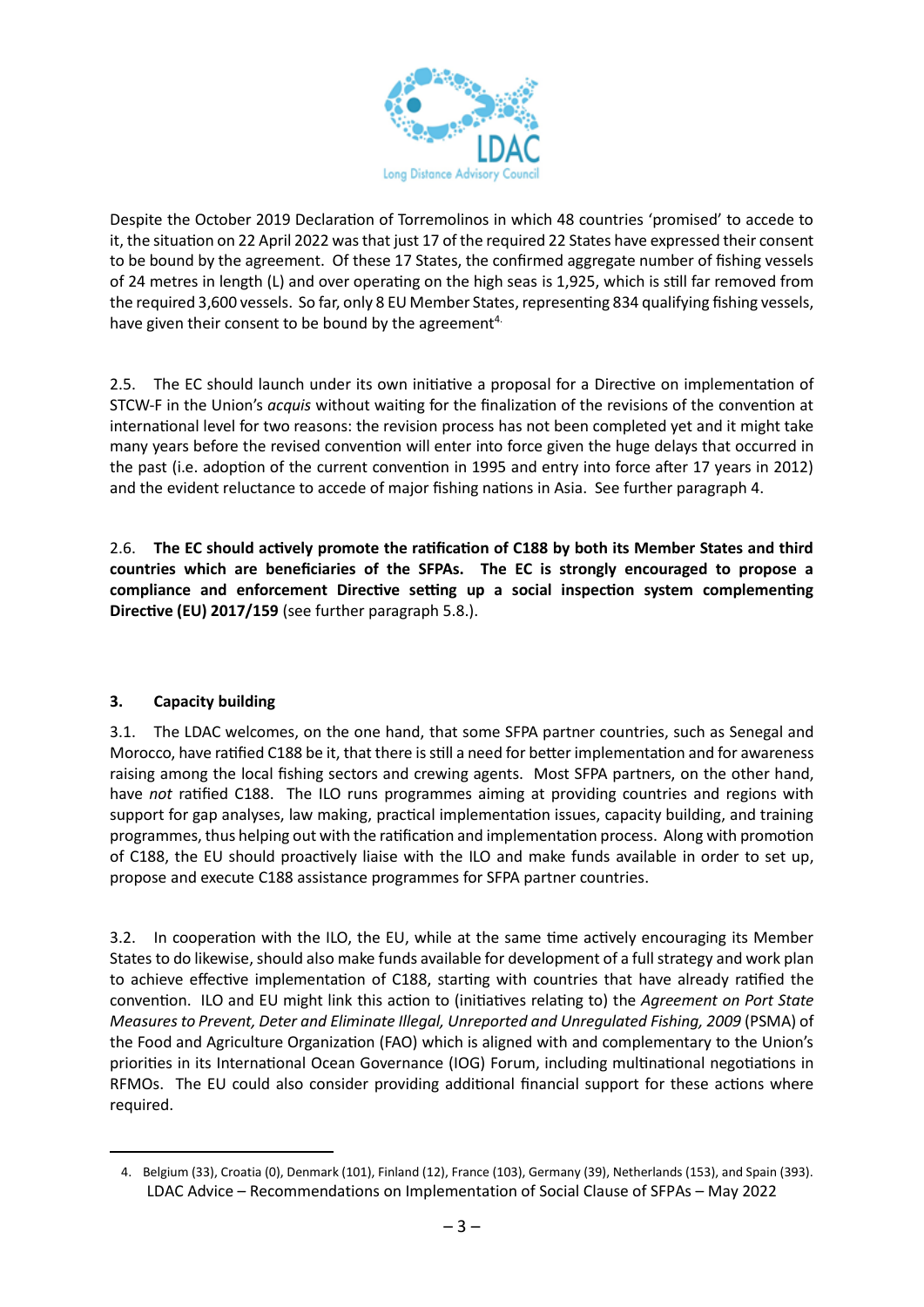

#### **4. Training and certification of fishers within the SFPA framework**

4.1. The EU should increase the profile in the political agenda of the need to invest more in crew safety and training as most distant water fleets experience shortages of personnel, especially where young persons are concerned. This would be a win-win situation for both the EU and third countries as they would build capacity in those third countries while contributing to fix population and avoid drainage of work force by offering new employment opportunities and career development.

4.2. Given the lack of proper, harmonized pre-sea training schemes or programmes addressed to coastal States' fishers that will work on board Union vessels operating under SFPAs, the EU should agree that part of the sectoral support funding, earmarked in the SFPAs to develop the local fishing sector, should be used for appropriate vocational and safety training purposes. The EU is therefore strongly encouraged to promote and strengthen capacity building and training component within the sectoral support chapter of the SFPAs (i.e., with the aim of ensuring alignment and compliance with STCW-F). In this respect, DG MARE is advised to coordinate with the SSDC-F.

European fishing organisations should be able to access EMFAF funds earmarked for production and marketing plans to train and upskill non-EU fishers, non-residents of the flag state, regardless of the place where they are trained. These training and upskilling could be facilitating on board EU vessels operating under SFPAs, to maximise the efficiency and use of sectoral support funds already dedicated to fishers training.

4.3. Despite the SSDC-F's pieces of advice to finally ensure safety at sea in fishing, the EU has *not* established a harmonized framework for the minimum qualifications for work on board EU fishing vessels.<sup>5</sup> Due to this, in order to comply with its duties under UNCLOS, each EU flag State may have developed its own training and certification standards with which, subject to their tasks, *all* fishers, including foreign fishers, on board fishing vessels flying its flag must comply. If they have them in the first place, it will be impossible for the coastal States supplying the local fishers under SFPAs to have their training and certification standards for fishers comply with all requirements of all EU flag States concerned. Due to the same lack of harmonization, EU fishing vessel owners experience great difficulty complying with flag State requirements regarding the minimum qualifications and certificates of fishers working aboard their vessels if SFPAs require local fishers to be taken on board.

As said, local fishers must comply with the training and certification requirements of the flag State in that they must have certificates issued or recognized by or on behalf of the flag State. Usually, they serve as ratings on board EU fishing vessels. As a minimum, they must have a valid medical certificate attesting to their fitness to perform their duties <sup>6</sup> and a valid certificate proving that they have received

<sup>5.</sup> See Roderick Ackermann, Nicola Franceschelli, Marga Sanz, George Maridis, and Veronika Kubenova of Blomeyer & Sanz, Bopp van Dessel and Tim Haasnoot of ProSea, Yvon Le Roy of Secoterg France, and Lisa Borges of FishFix, *Research for PECH Committee B Training of Fishers*, European Parliament, Policy Department for Structural and Cohesion Politics, Brussels, July 2018, and Ment van der Zwan, *Training and certification of fishers, The role of the European social partners in sea-fishing*, SSDC-F, Diemen, Netherlands, December 2018.weblink?

<sup>6</sup>. See Articles 7, paragraph 1, and 8 of the Annex to Directive (EU) 2017/159.

LDAC Advice – Recommendations on Implementation of Social Clause of SFPAs – May 2022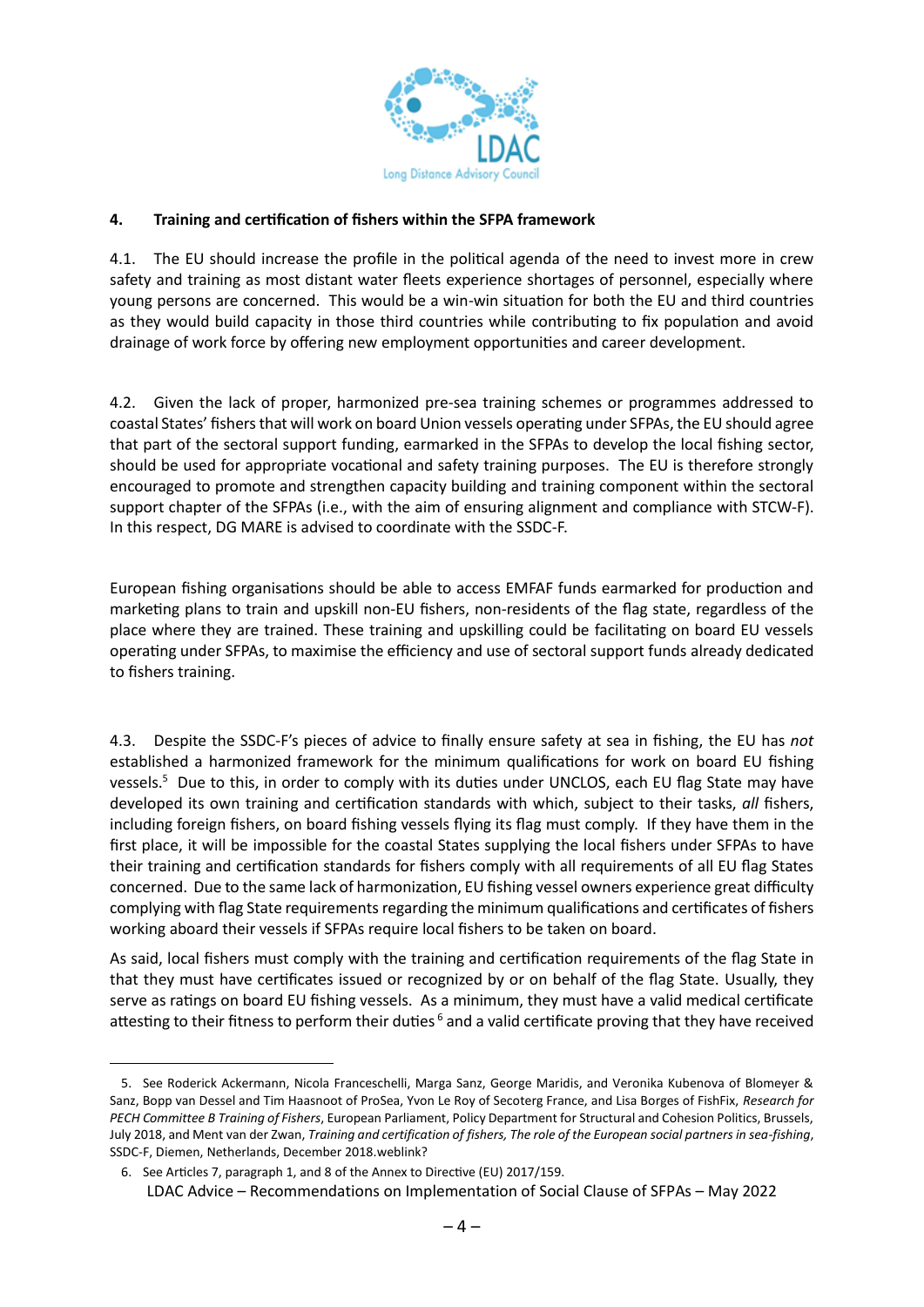

a basic safety training approved by the competent authority of the flag State<sup>7</sup>. If they perform tasks for which additional qualifications are required, the underlying training and certification must also comply with flag State standards.<sup>8</sup> Foreign certificates can only be recognized if the flag State has assured itself that the underlying training or examination meets the requirements of the Flag State's training and examination standards. This requires, *inter alia*, on-the-spot audits for which EU flag States purport to not have the capacity.

4.4. Since the Union negotiates and agrees the terms and conditions of SFPAs and the related protocols with the third countries, it is the Union's responsibility to ensure that local fishers to be taken aboard EU fishing vessels operating under these SFPAs comply with the training and certification requirements of the flag States. Along with that responsibility comes the need for harmonization of the standards of training and certification of fishers and the assessment of compliance by third countries concerned with these standards.

The SSDC-F has already taken a first step towards harmonization by publishing guidelines for medical examination of fishers within its ongoing *Pillars of the Sea* projects.<sup>9</sup> The EU should ensure, through requirements under the SFPAs, that third countries concerned carry out the medical examinations of fishers based on these guidelines, and ensure that EU flag States recognize medical certificates issued by a third country that complies with the said requirement. On-the-spot audits to ensure compliance by the third country should be carried out by the European Maritime Safety Agency (EMSA) for the sake, *inter alia*, of reliability and uniformity.

With a view to further harmonization, the SSDC-F should be asked to also develop a standard for basic safety training of fishers which could be used in the same manner as the guidelines on medical examinations of fishers. In this respect EMSA should play a similar role.

#### **5. Compliance and transparency**

5.1. The EC is encouraged to work with SFPA partner countries to improve regulations on the role and accountability of crewing agents in SFPA countries in order to prevent labour abuses, in particular irregularities in application of fisher's work agreements signed between third country fishers and the local crewing agents.

5.2. The LDAC wishes to remind the fishing vessel owners concerned of their responsibility to ensure that fisher's work agreements are respected and calls for tools to monitor compliance.

<sup>7</sup>. See Article 35, paragraph 3, sub-paragraph (b), in conjunction with Article 1, caption and sub-paragraph (c), of the Annex to Directive (EU) 2017/159.

<sup>8</sup>. See Article 10, paragraph 2, of the Annex to Directive (EU) 2017/159.

<sup>9.</sup> International Maritime Health Association (IMHA), *Guidelines on the medical examinations of fishers*, SSDC-F, Brussels,

LDAC Advice – Recommendations on Implementation of Social Clause of SFPAs – May 2022 May 2021. The existing ILO/IMO *Guidelines on the medical examinations of seafarers* do not apply to fishers any longer.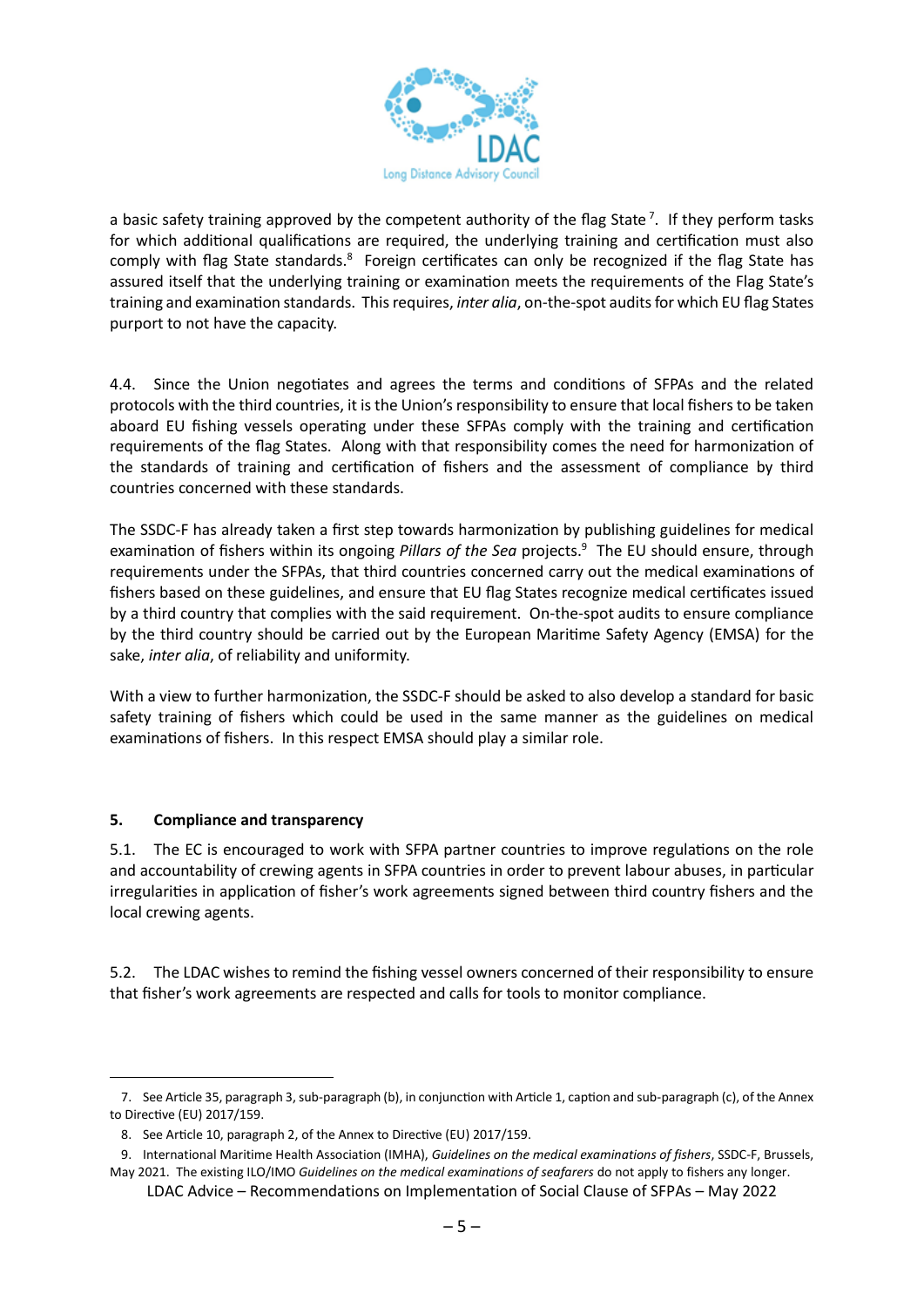

5.3. Where fishing vessel owners are liable to provide for protection in the form of financial compensation and medical care in case of work-related sickness, injury or death  $10$ , the owner should have adequate insurance, for instance a protection and indemnity (P&I) insurance, that covers all fishers on board, including third country fishers.

5.4. There should also be a clear responsibility to cater for social security protection. Provision of social security protection of its citizens is a responsibility of a State, first and foremost.

C188, Article 34, provides in line with this: "Each Member shall ensure that fishers ordinarily resident in its territory, and their dependants to the extent provided in national law, are entitled to benefit from social security protection under conditions no less favourable than those applicable to other workers, including employed and self-employed persons, ordinarily resident in its territory".

Current SFPAs do not provide that clarity and seem to place the responsibility for social security protection on the fishing vessel owner. Therefore, although it is questionable whether the Union has any competence to agree any social security provision other than those coordinating between the social security systems of its Member States, LDAC advises the EU to bring the provisions concerned in line with the Articles 34-37 of C188 and place the ultimate responsibility for payment of social security contributions, if any, with the fishing vessel owner. Such responsibility shall include any right of the employer to withhold contributions from the fisher's remuneration if and to the extent that the applicable social security legislation requires contribution from the fisher.

5.5. The LDAC recommends to have bilateral agreements with countries of nationality and residence of migrant workers to ensure equal or at least equivalent treatment and legal coverage.

5.6. The LDAC recommends that, for the sake of security, transparency and accountability, payments of remuneration to third country fishers should be made, when possible, by bank transfer rather than in cash.

5.7. The LDAC recalls the obligation that each fisher (a) has to receive a detailed payslip for each payment of his remuneration, and (b) should sign a receipt in case payment has been made in cash. If an agent pays the remuneration, it is important that the vessel owner insists that the agent shows proof of payment by providing a copy of (a) each payslip, and (b) the said receipt or proof of bank transfer.

5.8. There is a need for monitoring compliance with social responsibilities of fishing vessel owners, employers and crewing agents, for instance through flag State inspection and port State control by EU Member States. The EU can only prescribe such inspections and controls by adopting an EU compliance and enforcement directive which implements the relevant C188 provisions and thus complements Directive (EU) 2017/159. On port State control by SFPA partner countries, see paragraph 2.2.

<sup>10.</sup> See Article 31, paragraph 3, of Directive (EU) 2017/159.

LDAC Advice – Recommendations on Implementation of Social Clause of SFPAs – May 2022